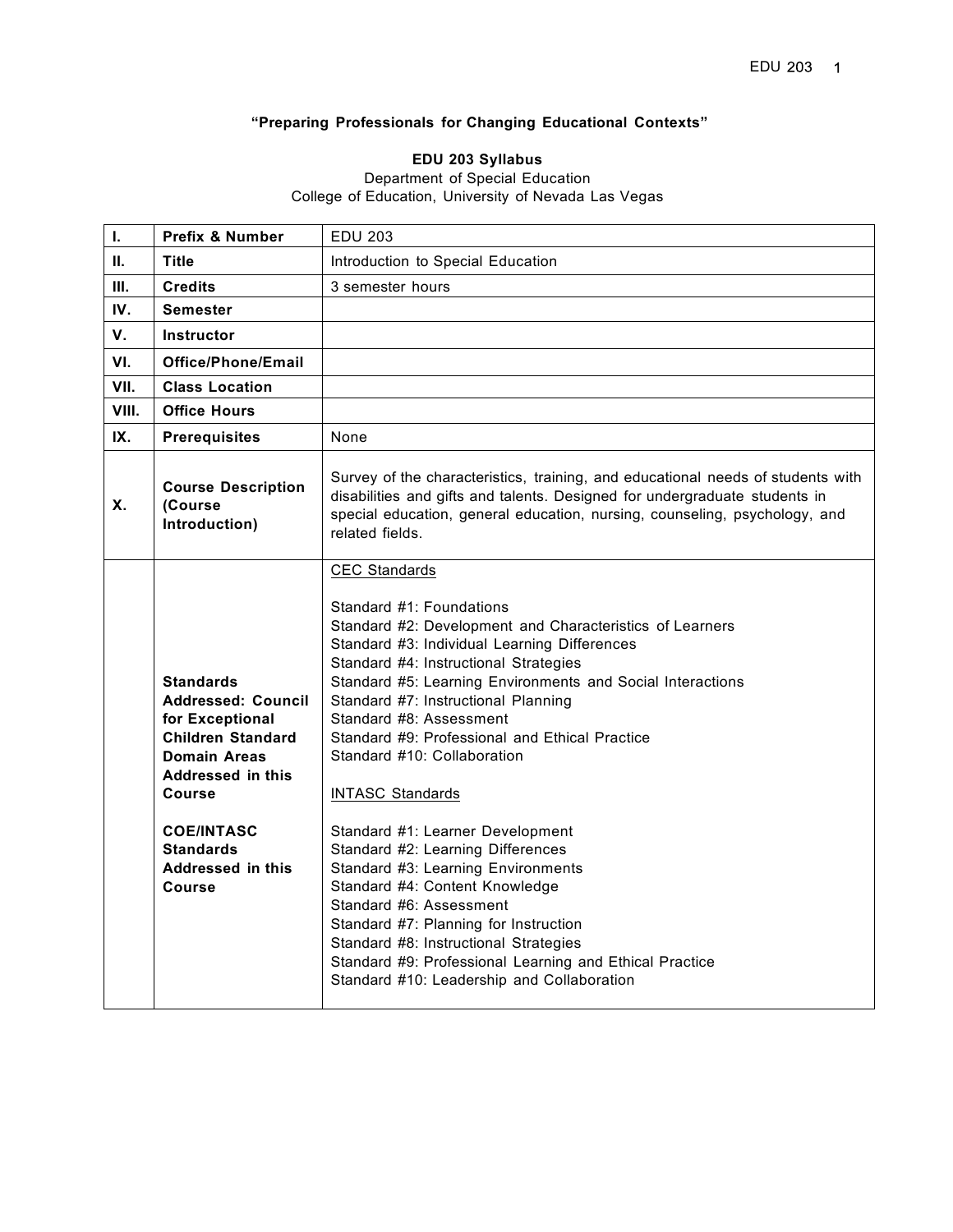## **XI. Knowledge Objectives and Related CEC Standards**

**Upon completion of this course students will be able to meet the following objectives:**

| 1. Students will be able to identify federal laws and related regulations that provide educational<br>services to students with disabilities and discuss specific ways these laws and regulations have<br>improved the outcomes of the population. |                                                                                                                                                                                                                                                                                                                                                                                                                                                                                                                                        |
|----------------------------------------------------------------------------------------------------------------------------------------------------------------------------------------------------------------------------------------------------|----------------------------------------------------------------------------------------------------------------------------------------------------------------------------------------------------------------------------------------------------------------------------------------------------------------------------------------------------------------------------------------------------------------------------------------------------------------------------------------------------------------------------------------|
| <b>CEC Standards</b><br><b>Standard 1: Foundations</b>                                                                                                                                                                                             | <b>Standard 9: Professional and Ethical Practice</b><br><b>Standard 10: Collaboration</b>                                                                                                                                                                                                                                                                                                                                                                                                                                              |
| ICC1K1                                                                                                                                                                                                                                             | Models, theories, philosophies, and research methods that form the basis for special education<br>practice.                                                                                                                                                                                                                                                                                                                                                                                                                            |
| ICC1K4                                                                                                                                                                                                                                             | Rights and responsibilities of students, parents, teachers, and other professionals, and schools<br>related to exceptional learning needs.                                                                                                                                                                                                                                                                                                                                                                                             |
| ICC1K8                                                                                                                                                                                                                                             | Historical points of view and contribution of culturally diverse groups.                                                                                                                                                                                                                                                                                                                                                                                                                                                               |
|                                                                                                                                                                                                                                                    | <b>INTASC Standard 9: Professional Learning and Ethical Practice</b><br><b>INTASC Standard 10: Leadership and Collaboration</b>                                                                                                                                                                                                                                                                                                                                                                                                        |
| Performance                                                                                                                                                                                                                                        | 9(a): The teacher engages in ongoing learning opportunities to develop knowledge and skills<br>in order to provide all learners with engaging curriculum and learning experiences based on<br>local and state standards.<br>10(d): The teacher works collaboratively with learners and their families to establish mutual<br>expectations and ongoing communication to support learner development and achievement.                                                                                                                    |
| <b>Essential</b><br>Knowledge                                                                                                                                                                                                                      | 9(j): The teacher understands laws related to learners' rights and teacher responsibilities<br>(e.g., for educational equity, appropriate education for learners with disabilities, confidentiality,<br>privacy, appropriate treatment of learners, reporting in situations related to possible child<br>abuse).<br>10(m): The teacher understands that alignment of family, school, and community spheres of<br>influence enhances student learning and that discontinuity in these spheres of influence<br>interferes with learning. |
| Critical<br><b>Dispositions</b>                                                                                                                                                                                                                    | 9(o): The teacher understands the expectations of the profession including codes of ethics,<br>professional standards of practice, and relevant law and policy.<br>$10(q)$ : The teacher respects families' beliefs, norms, and expectations and seeks to work<br>collaboratively with learners and families in setting and meeting challenging goals.                                                                                                                                                                                 |

#### **2. Students will be able to describe the characteristics and educational needs of students with disabilities and other exceptional learners.**

| <b>CEC Standards:</b><br><b>Standard 1: Foundations</b><br><b>Standard 2: Development and Characteristics of Learners</b> |                                                                                                                                                                    |  |
|---------------------------------------------------------------------------------------------------------------------------|--------------------------------------------------------------------------------------------------------------------------------------------------------------------|--|
|                                                                                                                           | <b>Standard 3: Individual Learning Differences</b>                                                                                                                 |  |
|                                                                                                                           | <b>Standard 8: Assessment</b>                                                                                                                                      |  |
| ICC1K5                                                                                                                    | Issues in definition and identification of individuals with exceptional learning needs, including<br>those from culturally and linguistically diverse backgrounds. |  |
| ICC2K2                                                                                                                    | Educational implications of characteristics of various exceptionalities.                                                                                           |  |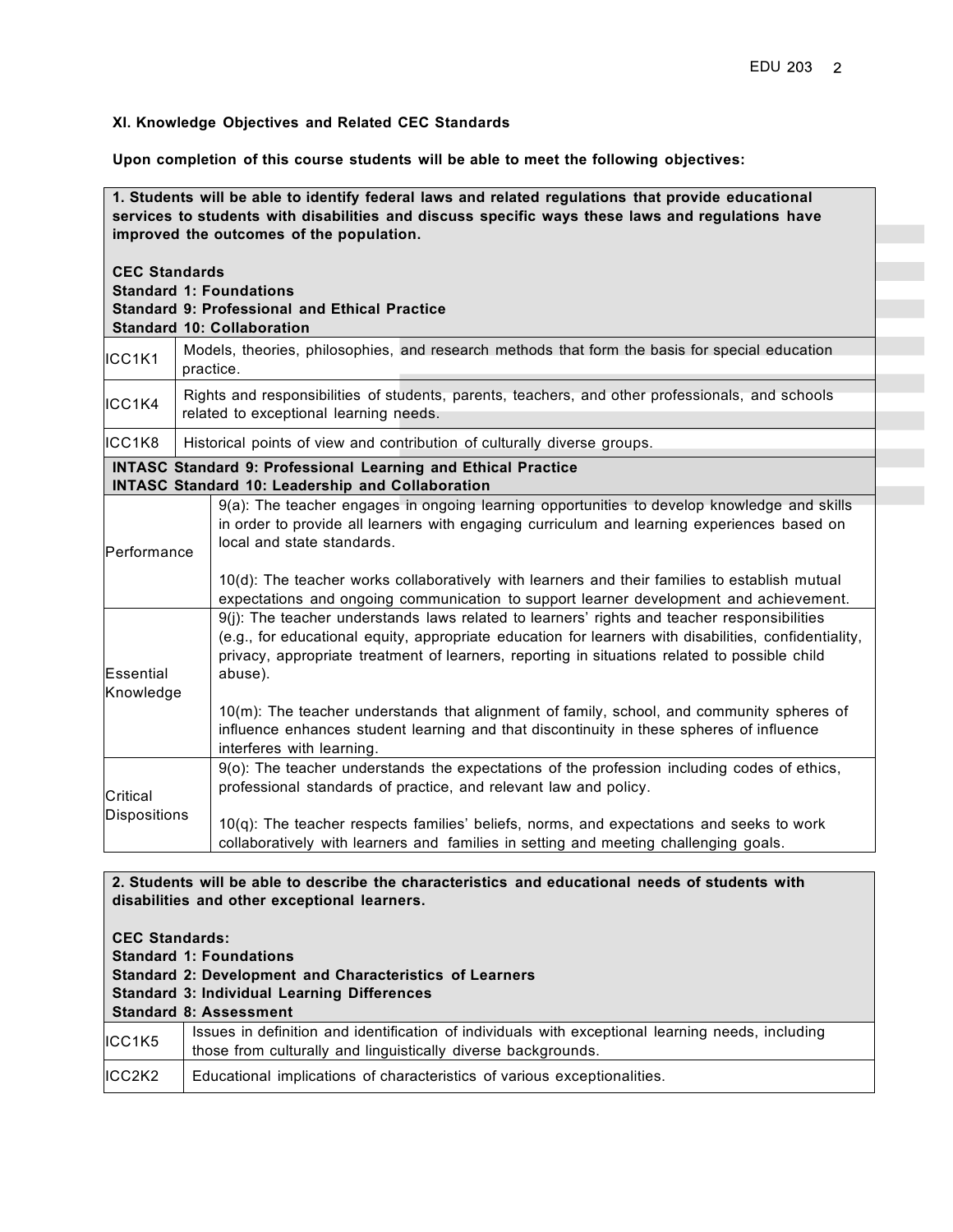| ICC2K6                          | Similarities and differences among individuals with exceptional learning needs.                                                                                                                                                           |
|---------------------------------|-------------------------------------------------------------------------------------------------------------------------------------------------------------------------------------------------------------------------------------------|
| ICC3K5                          | Differing ways of learning of individuals with exceptional learning needs including those from<br>culturally diverse backgrounds and strategies for addressing these differences.                                                         |
| ICC8K3                          | Screening, pre-referral, and classification procedures.                                                                                                                                                                                   |
|                                 | <b>INTASC Standard 1: Learner Development</b><br><b>INTASC Standard 2: Learning Differences</b><br><b>INTASC Standard 6: Assessment</b>                                                                                                   |
|                                 | 1(b): The teacher creates developmentally appropriate instruction that takes into account<br>individual learners' strengths, interests, and needs and that enables each learner to advance<br>and accelerate his/her learning.            |
| Performance                     | 2(f): The teacher access resources, supports, and specialized assistance and services to<br>meet particular learning differences or needs.                                                                                                |
|                                 | 6(g): The teacher effectively uses multiple and appropriate types of assessment data to<br>identify each student's learning needs and to develop differentiated learning experiences.                                                     |
|                                 | 1(e): The teacher understands that each learner's cognitive, linguistic, social, emotional, and<br>physical development influences learning and knows how to make instructional decisions that<br>build on learners' strengths and needs. |
| Essential<br>Knowledge          | 2(h): The teacher understands students with exceptional needs, including those associated<br>with disabilities and giftedness, and knows how to use strategies and resources to address<br>these needs.                                   |
|                                 | 6(o): The teacher knows when and how to evaluate and report learner progress against<br>standards.                                                                                                                                        |
|                                 | 1(h): The teacher respects learners' differing strengths and needs and is committed to using<br>this information to further each learner's development.                                                                                   |
| Critical<br><b>Dispositions</b> | 2(m): The teacher respects learners as individuals with differing personal and family<br>backgrounds and various skills, abilities, perspectives, talents, and interests.                                                                 |
|                                 | $6(v)$ : The teacher is committed to the ethical use of various assessments and assessment<br>data to identify learner strengths and needs to promote learner growth.                                                                     |

**3. Students will be able to define and discuss the appropriate use of the assessment processes used to (a) identify individuals with disabilities, (b) determine needed services, and (c) monitor progress related to the provision of services.**

**CEC Standards:**

## **Standard 7: Instructional Planning**

|  |  | <b>Standard 8: Assessment</b> |  |
|--|--|-------------------------------|--|
|--|--|-------------------------------|--|

| ICC7S4 | Use functional assessments to develop intervention plans.                                 |  |
|--------|-------------------------------------------------------------------------------------------|--|
| ICC8K4 | Use and limitations of assessment instruments.                                            |  |
| ICC8S4 | Interpret information from formal and informal assessments.                               |  |
| ICC8S8 | Evaluate instruction and monitor progress of individuals with exceptional learning needs. |  |
|        | <b>INTASC Standard 6: Assessment</b>                                                      |  |
|        | <b>INTASC Standard 7: Planning for Instruction</b>                                        |  |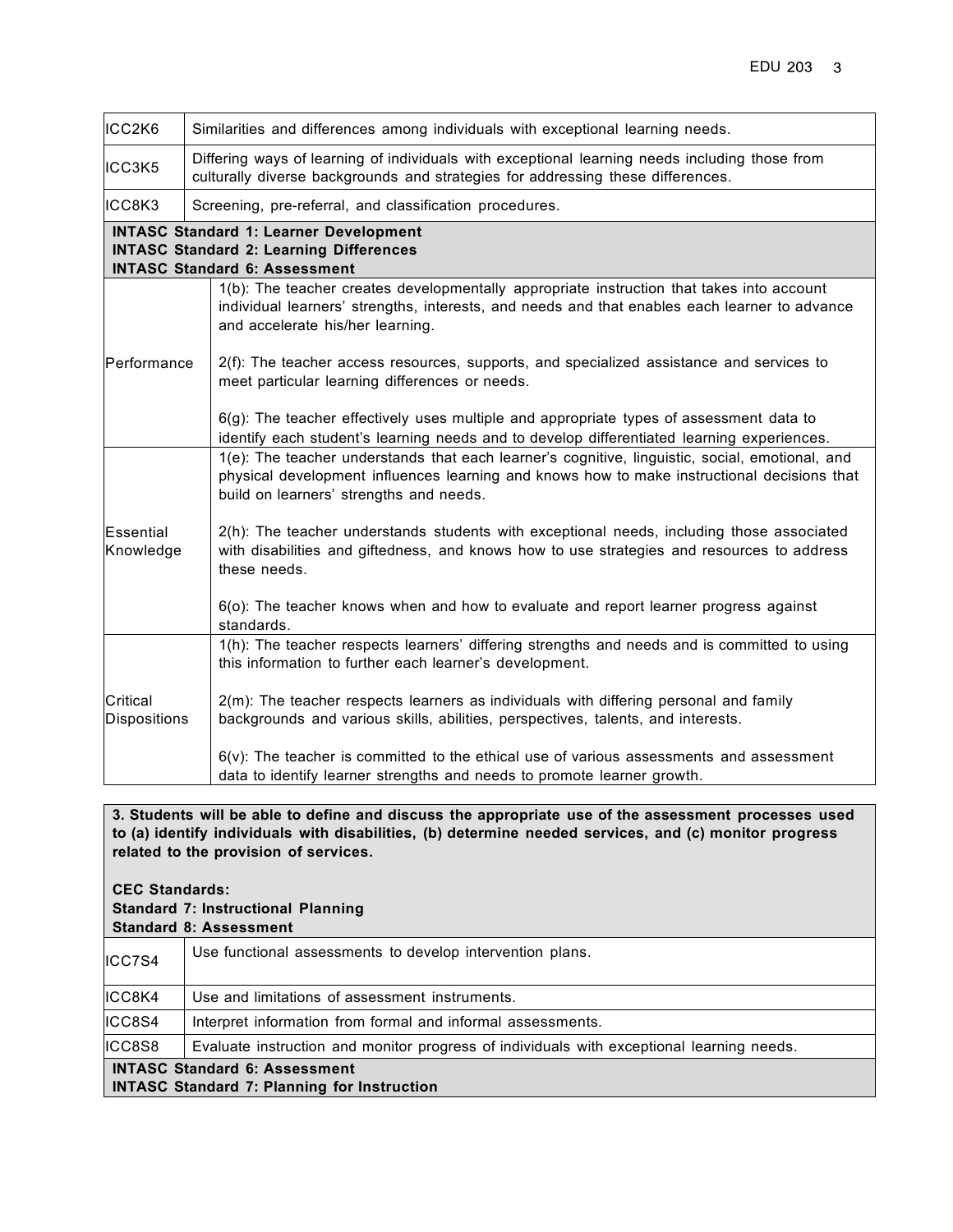| Performance                            | $6(c)$ : The teacher works independently and collaboratively to examine test and other<br>performance data to understand each learner's progress and to guide planning.                                                                                   |
|----------------------------------------|-----------------------------------------------------------------------------------------------------------------------------------------------------------------------------------------------------------------------------------------------------------|
|                                        | 7(d): The teacher plans for instruction based on formative and summative assessment data,<br>prior learner knowledge, and learner interest.                                                                                                               |
| <b>Essential</b><br>Knowledge          | $6(k)$ : The teacher understands the range of types and multiple purposes of assessment and<br>how to design, adapt, or select appropriate assessments to address specific learning goals<br>and individual differences, and to minimize sources of bias. |
|                                        | 7(I): The teacher knows when and how to adjust plans based on assessment information and<br>learner responses.                                                                                                                                            |
| <b>Critical</b><br><b>Dispositions</b> | $6(q)$ : The teacher is committed to engaging learners actively in assessment processes and to<br>developing each learner's capacity to review and communicate about their own progress and<br>learning.                                                  |
|                                        | 7(n) The teacher respects learners' diverse strengths and needs and is committed to using<br>this information to plan effective instruction.                                                                                                              |

**4. Students will be able to identify and describe strategies to differentiate instruction for students with disabilities and other exceptional learners.**

- **Standard 4: Instructional Strategies**
- **Standard 5: Learning Environments and Social Interactions**
- **Standard 7: Instructional Planning**

|  | <b>Standard 8: Assessment</b> |
|--|-------------------------------|
|--|-------------------------------|

| ICC4K1                        | Evidence-based practices validated for specific characteristics of learners and settings.                                                                                                                                                                                                                                                                                                                                                        |
|-------------------------------|--------------------------------------------------------------------------------------------------------------------------------------------------------------------------------------------------------------------------------------------------------------------------------------------------------------------------------------------------------------------------------------------------------------------------------------------------|
| ICC5K3                        | Effective management of teaching and learning.                                                                                                                                                                                                                                                                                                                                                                                                   |
| ICC7K3                        | National, state or provincial, and local curricula standards.                                                                                                                                                                                                                                                                                                                                                                                    |
| ICC8K5                        | National, state or provincial, and local accommodations and modifications.                                                                                                                                                                                                                                                                                                                                                                       |
|                               | <b>INTASC Standard 3: Learning Environments</b><br><b>INTASC Standard 4: Content Knowledge</b><br><b>INTASC Standard 7: Planning for Instruction</b><br><b>INTASC Standard 8: Instructional Strategies</b>                                                                                                                                                                                                                                       |
| Performance                   | 3(d): The teacher manages the learning environment to actively and equitably engage<br>learners by organizing, allocating, and coordinating the resources of time, space, and<br>learners' attention.<br>4(f): The teacher evaluates and modifies instructional resources and curriculum materials for<br>their comprehensiveness, accuracy for representing particular concepts in the discipline, and<br>appropriateness for his/her learners. |
|                               | 7(a): The teacher individually and collaboratively selects and creates learning experiences<br>that are appropriate for curriculum goals and content standards, and are relevant to learners.<br>8(a): The teacher uses appropriate strategies and resources to adapt instruction to the needs<br>of individuals and groups of learners.                                                                                                         |
| <b>Essential</b><br>Knowledge | 3(k): The teacher knows how to collaborate with learners to establish and monitor elements of<br>a safe and productive learning environment including norms, expectations, routines, and<br>organizational structures.                                                                                                                                                                                                                           |
|                               | 4(I): The teachers knows and uses the academic language of the discipline and knows how to                                                                                                                                                                                                                                                                                                                                                       |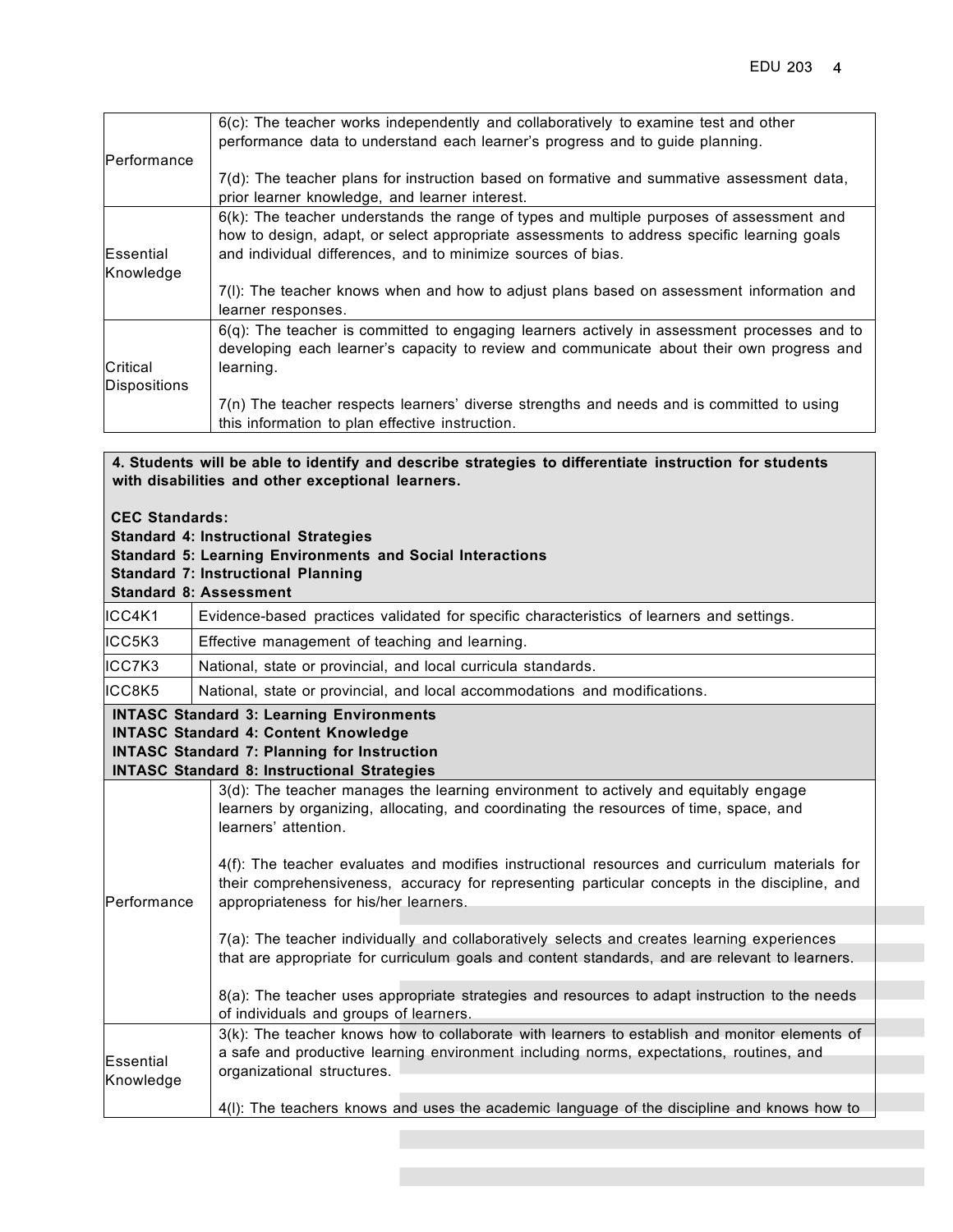|              | make it accessible to learners.                                                                                                                                    |
|--------------|--------------------------------------------------------------------------------------------------------------------------------------------------------------------|
|              | $7(g)$ : The teacher understands content and content standards and how these are organized in<br>the curriculum.                                                   |
|              | 8(k): The teacher knows how to apply a range of developmentally, culturally, and linguistically<br>appropriate instructional strategies to achieve learning goals. |
|              | 3(q): The teacher seeks to foster respectful communication among all members of the<br>learning community.                                                         |
| Critical     | 4(r): The teacher is committed to work toward each learner's mastery of disciplinary content<br>and skills.                                                        |
| Dispositions | $7(n)$ : The teacher respects learners' diverse strengths and needs and is committed to using<br>this information to plan effective instruction.                   |
|              | 8(p): The teacher is committed to deepening awareness and understanding the strengths and<br>needs of diverse learners when planning and adjusting instruction.    |

**5. Students will be able to define and describe the collaborative practices used to support the academic achievement of students with disabilities and other exceptional learners.**

### **CEC Standards: Standard 9: Professional and Ethical Practices**

|                                 | <b>Standard 10: Collaboration</b>                                                                                                                                                                                                                                                                                                                                                                              |  |  |
|---------------------------------|----------------------------------------------------------------------------------------------------------------------------------------------------------------------------------------------------------------------------------------------------------------------------------------------------------------------------------------------------------------------------------------------------------------|--|--|
| ICC9K1                          | Personal and cultural biases and differences that affect one's teaching.                                                                                                                                                                                                                                                                                                                                       |  |  |
| ICC10K1                         | Models and strategies of consultation and collaboration.                                                                                                                                                                                                                                                                                                                                                       |  |  |
| ICC10S6                         | Collaborate with school personnel and community members in integrating individuals with<br>exceptional learning needs into various settings.                                                                                                                                                                                                                                                                   |  |  |
|                                 | <b>INTASC Standard 9: Professional Learning and Ethical Practice</b><br><b>INTASC Standard 10: Leadership and Collaboration</b>                                                                                                                                                                                                                                                                                |  |  |
| Performance                     | 9(c): Independently and in collaboration with colleagues, the teacher uses a variety of data<br>(e.g., systematic observation, information about learners, research) to evaluate the outcomes<br>of teaching and learning and to adapt planning and practice.<br>10(b): The teacher works with other school professionals to plan and jointly facilitate learning<br>on how to meet diverse needs of learners. |  |  |
| Essential<br>Knowledge          | 9(h): The teacher knows how to use learner data to analyze practice and differentiate<br>instruction accordingly.<br>$10(n)$ : The teacher knows how to work with other adults and has developed skills in<br>collaborative interaction appropriate for both face-to-face and virtual contexts.                                                                                                                |  |  |
| Critical<br><b>Dispositions</b> | 9(I): The teacher takes responsibility for student learning and uses ongoing analysis and<br>reflection to improve planning and practice.<br>10(r): The teacher takes initiative to grow and develop with colleagues through interactions<br>that enhance practice and support student learning.                                                                                                               |  |  |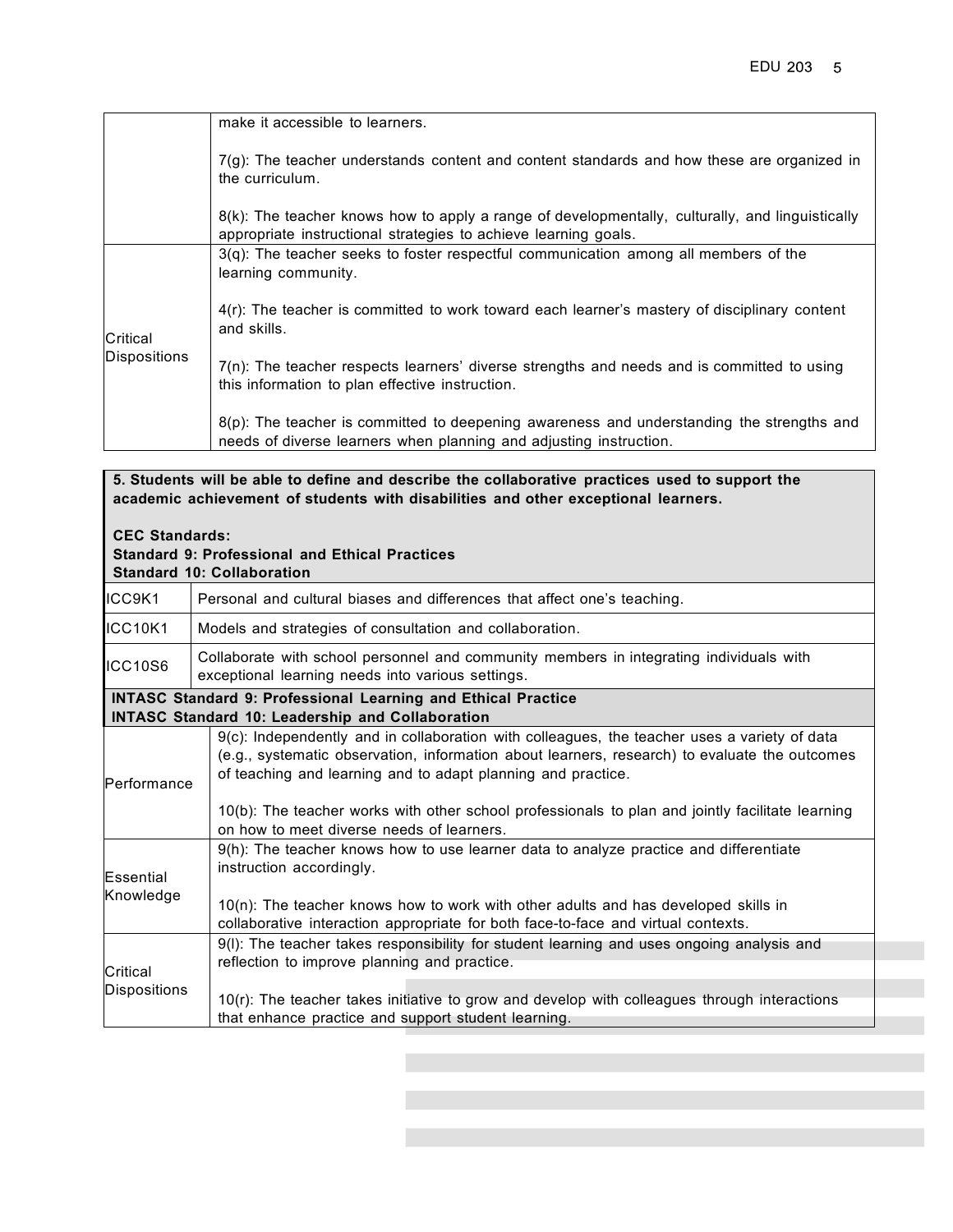### XII. **RESULTS**

| <b>Course Objectives</b>                                                                                                                                                                                                                                                 | <b>Related CEC</b><br><b>Standards</b>       | Related INTASC<br><b>Standards</b>                                                                                                                         | Measurement/Evaluation                                                             |
|--------------------------------------------------------------------------------------------------------------------------------------------------------------------------------------------------------------------------------------------------------------------------|----------------------------------------------|------------------------------------------------------------------------------------------------------------------------------------------------------------|------------------------------------------------------------------------------------|
| 1. Students will be able to<br>identify federal laws and<br>related regulations that<br>provide educational services<br>to students with disabilities<br>and discuss specific ways<br>these laws and regulations<br>have improved the outcomes<br>of the population.     | ICC1K1, ICC1K4,<br>ICC1K8                    | Performance: 9(a),<br>10(d) Essential<br>Knowledge: 9(j),<br>10(m) Critical<br>Dispositions: 9(o),<br>10(q)                                                | Quizzes<br>Exams<br><b>Final Reflection</b>                                        |
| 2. Students will be able to<br>define and discuss the<br>appropriate use of the<br>assessment processes used<br>to (a) identify individuals with<br>disabilities, (b) determine<br>needed services, and (c)<br>monitor progress related to<br>the provision of services. | ICC7S4, ICC8K4,<br>ICC8S4, ICC8S8            | Performance: 1(b),<br>2(f), 6(g)<br><b>Essential</b><br>Knowledge: 1(e),<br>2(h), 6(o) Critical<br>Dispositions: 1(h),<br>2(m), 6(v)                       | <b>Quizzes Exams</b><br>Assessment/Differentiated<br>Plan                          |
| 3 Students will be able to<br>describe the characteristics<br>and educational needs of<br>students with disabilities and<br>other exceptional learners.                                                                                                                  | ICC1K5, ICC2K2,<br>ICC3K5, ICC2K6,<br>ICC8K3 | Performance: 6(c),<br>7(d) Essential<br>Knowledge: 6(k),<br>7(I) Critical<br>Dispositions: 6(q),<br>7(n)                                                   | Quizzes<br>Exams<br><b>Disability Facts Sheets</b><br>Observation/Interview        |
| 4. Students will be able to<br>identify and describe<br>strategies to differentiate<br>instruction for students with<br>disabilities and other<br>exceptional learners.                                                                                                  | ICC4K1, ICC5K3,<br>ICC7K3, ICC8K5            | Performance: 3(d),<br>4(f), 7(a), 8(a)<br>Essential<br>Knowledge: 3(k),<br>4(l), 7(g), 8(k)<br>Critical<br>Dispositions: 3(q),<br>$4(r)$ , $7(n)$ , $8(p)$ | <b>Quizzes Exams</b><br>Observation/Interview<br>Assessment/Differentiated<br>Plan |
| 5. Students will be able to<br>define and describe the<br>collaborative practices used<br>to support the academic<br>achievement of students with<br>disabilities and other<br>exceptional learners.                                                                     | ICC9K1, ICC10K1,<br><b>ICC10S6</b>           | Performance: 9(c),<br>10(b) Essential<br>Knowledge: 9(h),<br>10(n) Critical<br>Dispositions: 9(I),<br>10(r)                                                | <b>Quizzes Exams</b><br>Observation/Interview<br><b>Final Reflection</b>           |

### **XIII. COURSE RESOURCES**

### **Required Materials**

Gargiulo, R. M. (2014). *Special education in contemporary society : An introduction to exceptionality* (5th ed.)*.* Thousand Oaks, CA: Sage Publications, Inc.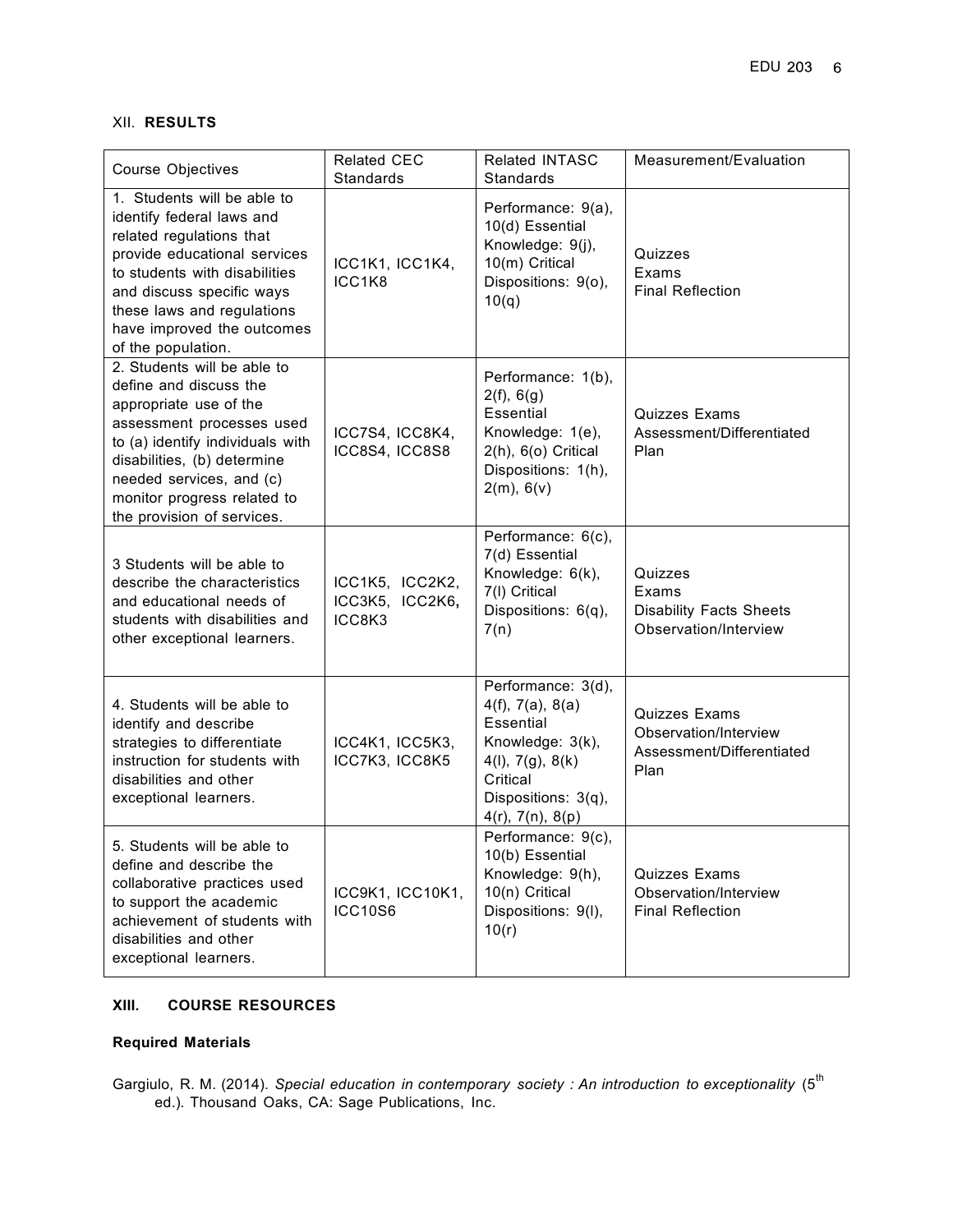Additional required course materials and readings can be found on the course website, found at www.webcampus.unlv.edu.

#### **XIV. SUPPLEMENTAL TEXTS AND/OR MATERIALS**

#### **Supplemental Texts and Journal Articles**

- Boyle, J. R. & Danforth, S. (2001). *Cases in special education* (2nd ed.). New York, NY: McGraw-Hill Higher Education.
- Friend, M. (2012). *Special Education: Contemporary perspectives for school professionals*. Boston, MA: Pearson Education
- Friend, M., & Bursuck, W. (2012). *Including students with special needs: A practical guide for classroom teachers.* (6<sup>th</sup> ed.). Boston: Allyn and Bacon.
- Gibb, G. S., & Dyches, T. T. (2000). *Guide to writing quality individualized education programs: What's best for students with disabilities?* Boston, MA: Allyn & Bacon.
- Hallahan, D.P., Kauffman, J.M., & Pullen, P. C. (2012). *Exceptional learners: An introduction to special education.* (12th ed.). New York: Allyn and Bacon.
- Maanum J. L. (2001). *The general educator's guide to special education: A resource handbook for all who work with children with special needs.* Minnetonka, MN: Peytral Publications, Inc.
- Smith, D. (2007). *Introduction to Special Education Making a Difference.* (6<sup>th</sup> ed.) Boston: Allyn and Bacon.
- Smith, D. (2008). *Teaching Students with Special Needs in Inclusive Settings*. (5th ed.). Boston: Allyn and Bacon.

#### **Suggested Internet Resources**

The Council for Exceptional Children: http://www.cec.sped.org

ARC: http://www.thearc.org/

Inclusive Education: Legal requirements and court cases: http://www.uni.edu/coe/inclusion/legal/

Information about inclusive / special education resources: http://www.familyvillage.wisc.edu/education/inclusion.html

National Center for Learning Disabilities: http://www.ncld.org/

#### **XV. ASSIGNMENTS**

1. **Attendance/Participation (75 pts.):** Much of the value in the course lies in our class discussions, interactive lessons and reflections. It is important that you are in class on time, and for the entire time. There will be many in-class activities. Therefore, **attendance and active participation are required.** Class discussion is the primary vehicle for communication within this community of inquiry.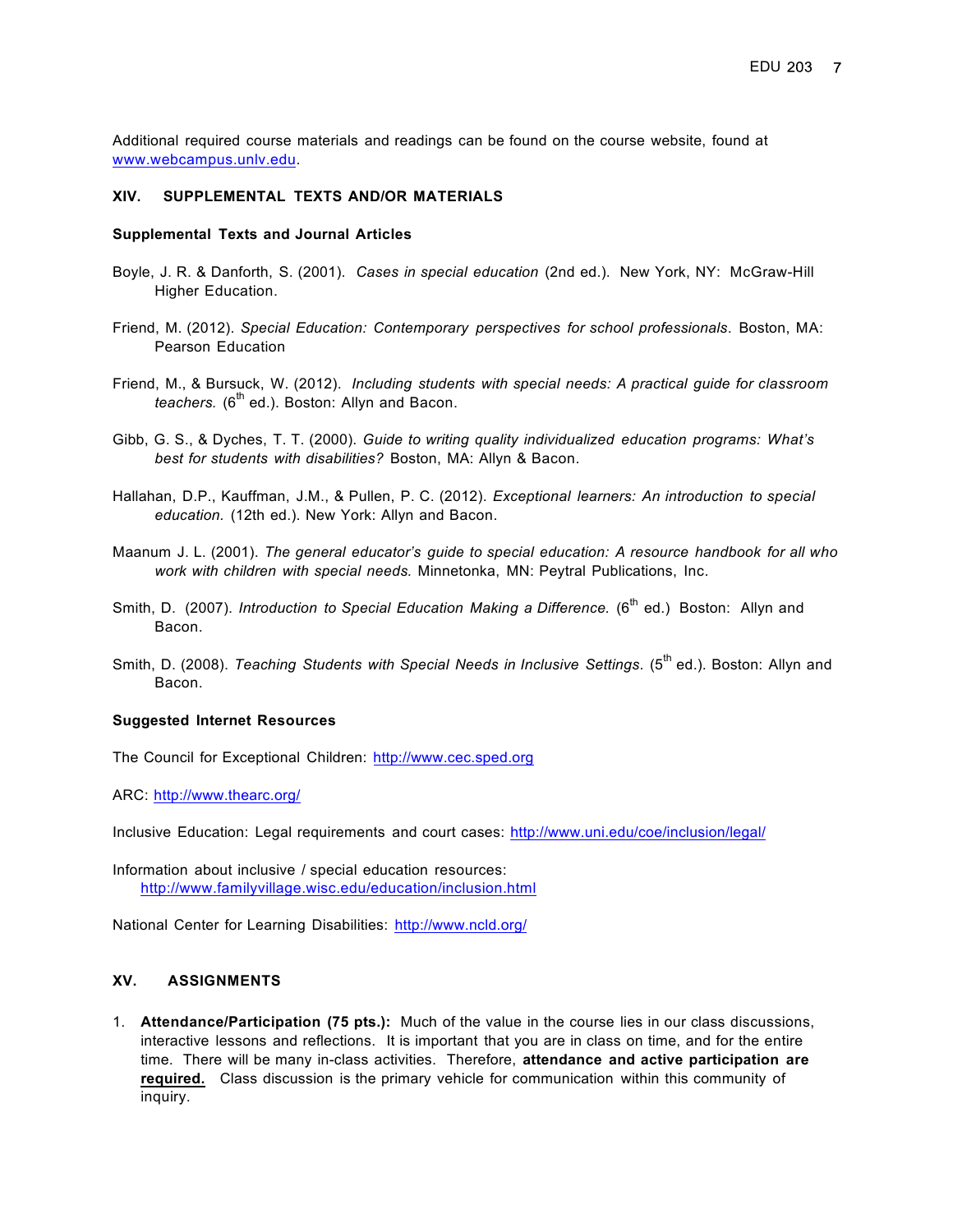2. **On-line Chapter Tests Due on Assigned dates (75 pts.):** (Students must complete tests before class and send scores to Instructor to receive full points.)

#### 3. **Disability Facts Sheet (100 points)**

**Purpose:** The purpose of this assignment is for you to understand who students identified with specific disabilities are and what their educational needs tend to be. Additionally, this assignment will help you identify and evaluate specific evidence-based academic and social-emotional interventions that may be used to support the identified needs. You will share these assignments with the rest of the class to develop a holistic understanding of all disability categories covered under the Individuals with Disabilities Education Improvement Act (IDEA).

**Skills:** As a result of this assignment, you will be able to engage in several professional skills that are important for special education professionals. These include:

 Identifying and describing the educational needs of students with different categories of disabilities.

 Evaluating the impact of specific needs on the academic and social-emotional outcomes of students with disabilities.

 Pairing specific evidence-based strategies and accommodations with the needs of students with disabilities.

**Knowledge:** As a result of this assignment, you will build a strong foundational knowledge of core principles of special education. These include knowledge of:

Specific characteristics of students with disabilities,

The needs of students with varied types of disabilities, and

 Evidence-based strategies and accommodations you can use to support learner needs. Resources available to support students with specific types of disabilities.

**Task:** To complete this assignment, you will need to

- 1. Sign up for one of the 13 disability categories funded under IDEA.
- 2. Research the characteristics of your chosen disability, including definitions and acronyms associated with the disability category.
- 3. Explore the ways the specific disability category is diagnosed and the provision of services to support students identified in that category.
- 4. Research evidence-based academic and social-emotional interventions to support the specific needs of students with the identified disability.
- 5. Choose specific evidence-based academic and social-emotional interventions to address specific academic and behavioral needs.
- 6. Identify specific resources available for students and their families.
- 7. Develop a disability facts sheet that displays the characteristics and needs of the population of students with disabilities; be creative.
- 8. Disseminate your facts sheet to other students in the class.

#### 4. **Developing an Assessment Plan and a Differentiated Lesson Plan** (**75 points**)

**Purpose:** The purpose of this assignment is to for you to begin applying the evidence-based strategies you identified when creating your disability facts sheet to the educational needs of a student with a disability, and ultimately to create a differentiated lesson plan that integrates these strategies to support a student's learning outcomes.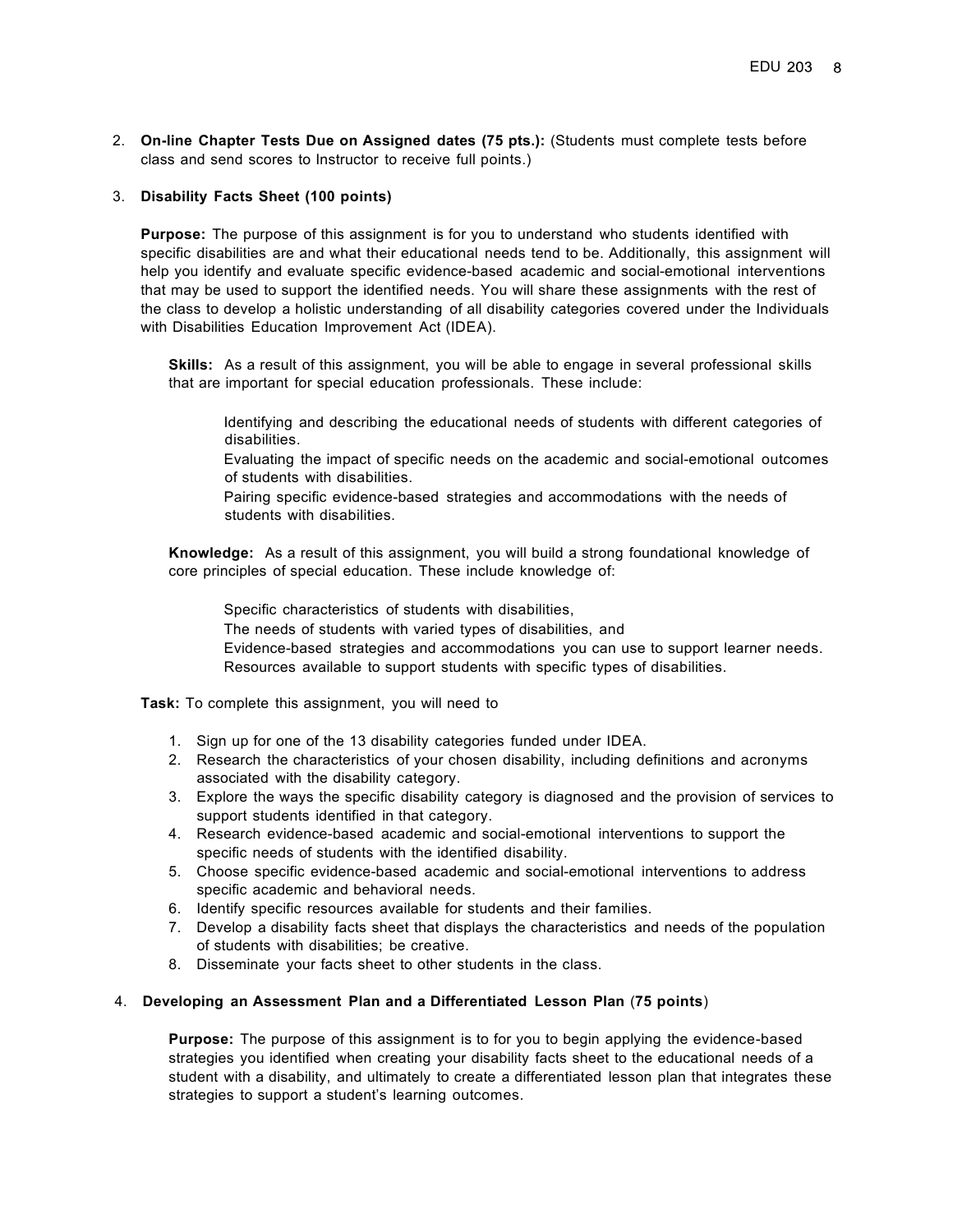Knowledge: As a result of this activity, you will know and understand:

how to read a summary of present levels of education.

 the priority needs of students with disabilities as they relate to academic and social-emotional learning outcomes.

the foundations of differentiation and the structure of a differentiated lesson plan.

Skills: As a result of this activity, you will be able to:

 identify specific needs of a student with a disability, both academic and behavioral. prioritize the specific areas that need to be addressed to improve academic and behavioral outcomes.

 create a differentiation plan to support the learning of students with disabilities using evidence-based instructional practices.

**Task:** You will break into small groups of no more than three (3) students. Each group will engage in the following tasks:

- 1. Analyze a provided case study of a particular group of students with disabilities.
- 2. Discuss the academic and behavioral needs of the student presented in the case study.
- 3. Prioritize the areas of need for academic and behavioral intervention.
- 4. Develop specific objectives that the student in the case study should work toward.
- 5. Identify evidence-based practices to support the differentiation needs of students with disabilities.
- 6. Create a differentiated lesson plan that incorporates evidence-based practices that will increase academic and behavioral outcomes of the identified student.

#### 5. **Observation: (50 points)**

Each student will observe students with disabilities in a public or preschool setting for a minimum of 10 hours in the classroom. In order to complete this project, students must have the approval from the school district or preschool ahead of time. Students will keep a log of time spent, including teacher signatures, and notes on activities, setting and students (no names please). A summary of the observations will be submitted to the Instructor.

#### 6. **Two Teacher Interviews: (50 points)**

Each student will interview a current special education teacher and a general education teacher about his/her experiences working with students who have disabilities, as well as their ideas about inclusion. The Interview will be conducted in-person. A narrative of the Interview and a personal reflection on the experience will be submitted.

#### 7. **Exams (75 points)**

There will be three exams during the semester. The final exam will count as the third exam. There will be no make- up examinations. Missed exams will result in a score of zero (0). Each exam is worth 25 points.

#### **XVI. PERFORMANCE ASSESSMENTS**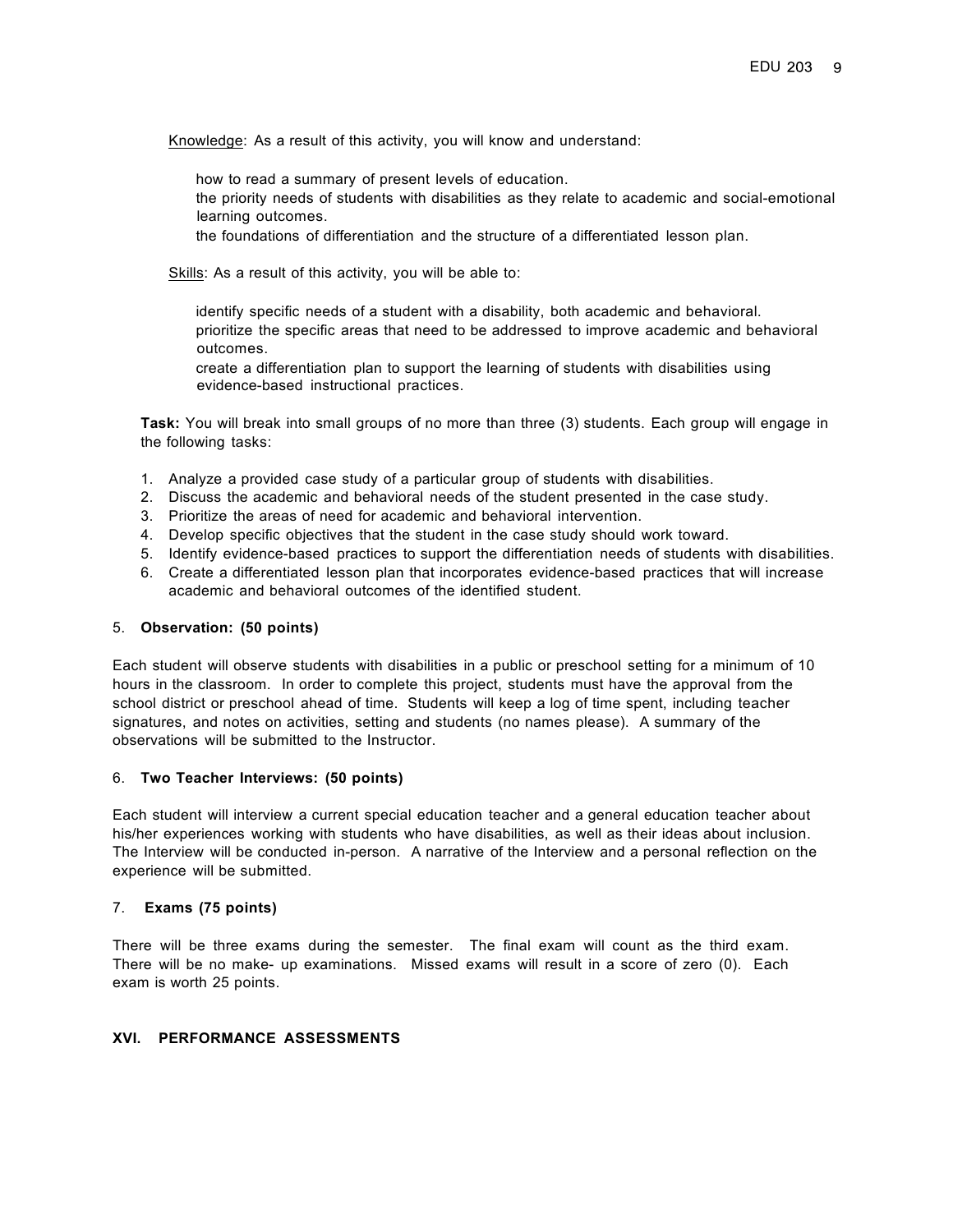None of the assessments in this class are performance assessments. As this is an introductory/survey course, students do not work directly with pupils or their families to apply the knowledge and skills covered in the course.

#### **XVII. SPECIAL NOTES**

**Academic Misconduct**—Academic integrity is a legitimate concern for every member of the campus community; all share in upholding the fundamental values of honesty, trust, respect, fairness, responsibility and professionalism. By choosing to join the UNLV community, students accept the expectations of the Student Academic Misconduct Policy and are encouraged when faced with choices to always take the ethical path. Students enrolling in UNLV assume the obligation to conduct themselves in a manner compatible with UNLV's function as an educational institution. An example of academic misconduct is plagiarism. Plagiarism is using the words or ideas of another, from the Internet or any source, without proper citation of the sources. See the *Student Academic Misconduct Policy* (approved December 9, 2005) located at: https://www.unlv.edu/studentconduct/student-conduct.

**Copyright**—The University requires all members of the University Community to familiarize themselves **with** and to follow copyright and fair use requirements. **You are individually and solely responsible for violations of copyright and fair use laws. The university will neither protect nor defend you nor assume any responsibility for employee or student violations of fair use laws.** Violations of copyright laws could subject you to federal and state civil penalties and criminal liability, as well as disciplinary action under University policies. Additional information can be found at: http://www.unlv.edu/provost/copyright.

**Disability Resource Center (DRC)**—The UNLV Disability Resource Center (SSC-A 143, http://drc.unlv.edu/, 702-895-0866) provides resources for students with disabilities. If you feel that you have a disability, please make an appointment with a Disabilities Specialist at the DRC to discuss what options may be available to you. If you are registered with the UNLV Disability Resource Center, bring your Academic Accommodation Plan from the DRC to the instructor during office hours so that you may work together to develop strategies for implementing the accommodations to meet both your needs and the requirements of the course. Any information you provide is private and will be treated as such. To maintain the confidentiality of your request, please do not approach the instructor in front of others to discuss your accommodation needs.

**Religious Holidays Policy**—Any student missing class quizzes, examinations, or any other class or lab work because of observance of religious holidays shall be given an opportunity during that semester to make up missed work. The make-up will apply to the religious holiday absence only. It shall be the responsibility of the student to notify the instructor **within the first 14 calendar days of the course for fall and spring courses (excepting modular courses), or within the first 7 calendar days of the course for summer and modular courses,** of his or her intention to participate in religious holidays which do not fall on state holidays or periods of class recess. For additional information, please visit: http://catalog.unlv.edu/content.php?catoid=6&navoid=531.

**Transparency in Learning and Teaching**—The University encourages application of the transparency method of constructing assignments for student success. Please see these two links for further information:

https://www.unlv.edu/provost/teachingandlearning

https://www.unlv.edu/provost/transparency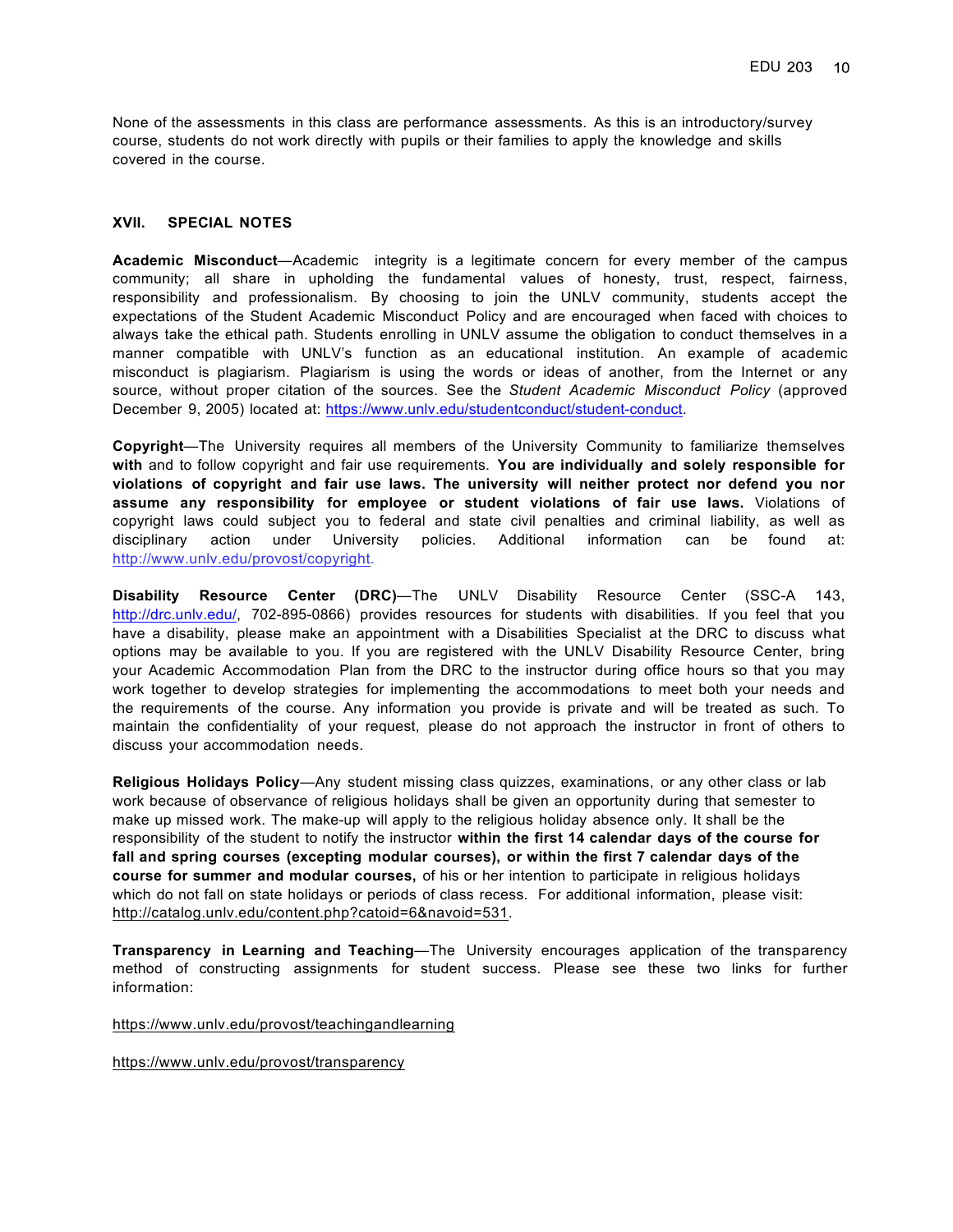**Incomplete Grades**—The grade of I—Incomplete—can be granted when a student has satisfactorily completed three-fourths of course work for that semester/session but for reason(s) beyond the student's control, and acceptable to the instructor, cannot complete the last part of the course, and the instructor believes that the student can finish the course without repeating it. The incomplete work must be made up before the end of the following regular semester for undergraduate courses. Graduate students receiving "I" grades in 500-, 600-, or 700-level courses have up to one calendar year to complete the work, at the discretion of the instructor. If course requirements are not completed within the time indicated, a grade of F will be recorded and the GPA will be adjusted accordingly. Students who are fulfilling an Incomplete do not register for the course but make individual arrangements with the instructor who assigned the I grade.

**Tutoring and Coaching**—The Academic Success Center (ASC) provides tutoring, academic success coaching and other academic assistance for all UNLV undergraduate students. For information regarding tutoring subjects, tutoring times, and other ASC programs and services, visit http://www.unlv.edu/asc or call 702-895-3177. The ASC building is located across from the Student Services Complex (SSC). Academic success coaching is located on the second floor of the SSC (ASC Coaching Spot). Drop-in tutoring is located on the second floor of the Lied Library and College of Engineering TEB second floor.

**UNLV Writing Center**—One-on-one or small group assistance with writing is available free of charge to UNLV students at the Writing Center, located in CDC-3-301. Although walk-in consultations are sometimes available, students with appointments will receive priority assistance. Appointments may be made in person or by calling 702-895-3908. The student's Rebel ID Card, a copy of the assignment (if possible), and two copies of any writing to be reviewed are requested for the consultation. More information can be found at: http://writingcenter.unlv.edu/.

**Rebelmail**—By policy, faculty and staff should e-mail students' Rebelmail accounts only. Rebelmail is UNLV's official e-mail system for students. It is one of the primary ways students receive official university communication such as information about deadlines, major campus events, and announcements. All UNLV students receive a Rebelmail account after they have been admitted to the university. Students' email prefixes are listed on class rosters. The suffix is always @unlv.nevada.edu. **Emailing within WebCampus is acceptable.**

**Final Examinations**—The University requires that final exams given at the end of a course occur at the time and on the day specified in the final exam schedule. See the schedule at: http://www.unlv.edu/registrar/calendars.

**Library -** Students may consult with a librarian on research needs. For this class, the subject librarian is https://www.library.unlv.edu/contact/librarians\_by\_subject). UNLV Libraries provides resources to support students' access to information. Discovery, access, and use of information are vital skills for academic work and for successful post-college life. Access library resources and ask questions at https://www.library.unlv.edu/.

#### **XVIII. GRADING POLICY**

All assignments are to be submitted through WebCampus prior to class on the date indicated in the syllabus. Points will be deducted for each day an assignment is late. The following scale will be used to determine the course grade:

| <b>Points Earned</b> | <b>Percentage Score</b> | Grade |
|----------------------|-------------------------|-------|
| $465 - 500$          | $93\% - 100\%$          |       |
| $450 - 464$          | $90\% - 92.9\%$         | А-    |
| $440 - 449$          | $88\% - 89.9\%$         |       |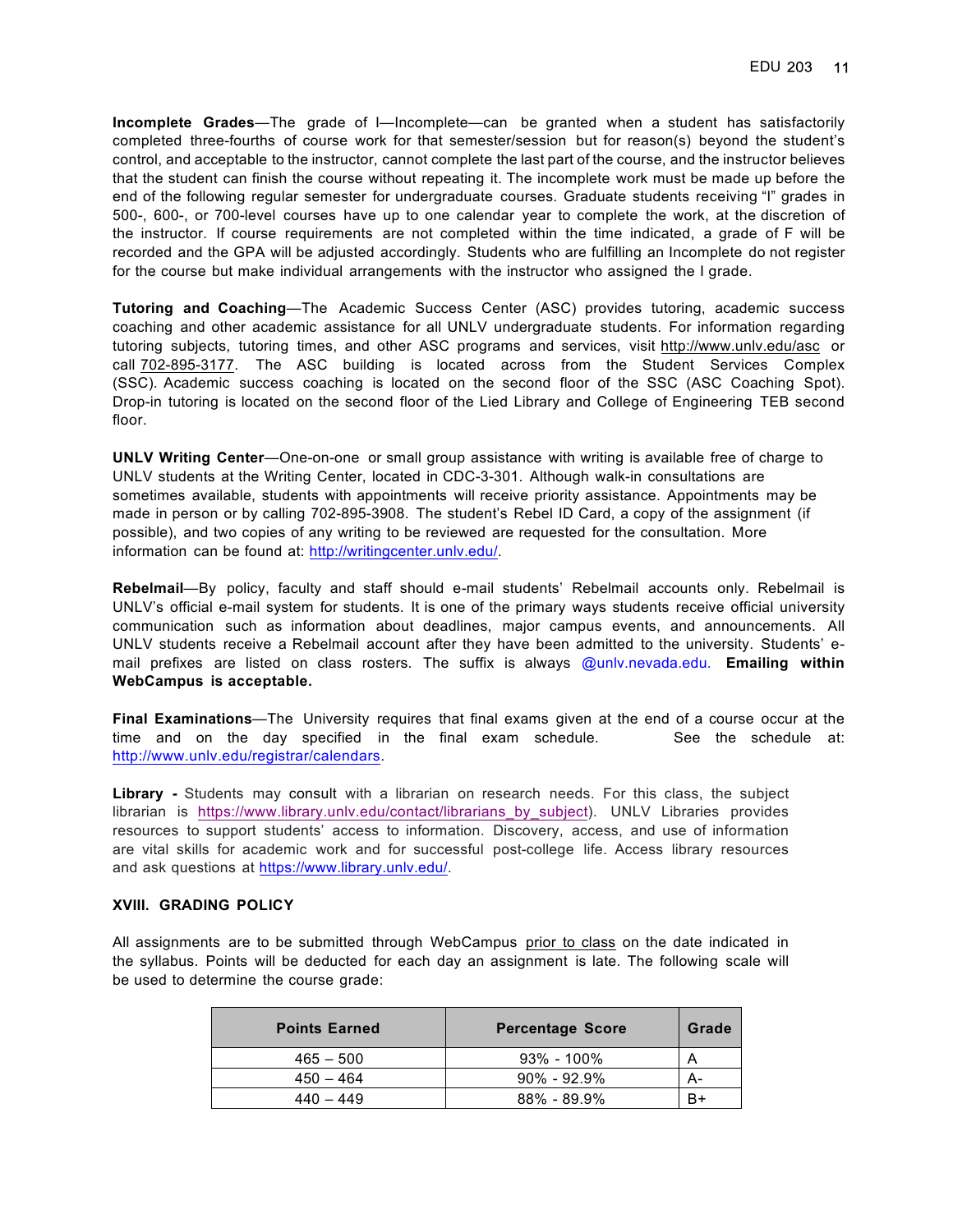| $415 - 439$ | $83\% - 87.9\%$ | в  |
|-------------|-----------------|----|
| $400 - 414$ | $80\% - 82.9\%$ | В- |
| $390 - 399$ | 78% - 79.9%     | C+ |
| $365 - 389$ | 73% - 77.9%     | С  |
| $350 - 364$ | 70% - 72.9%     | C- |
| $300 - 349$ | $60\% - 69.9\%$ |    |
| $0 - 299$   | $0 - 59.9\%$    |    |
|             |                 |    |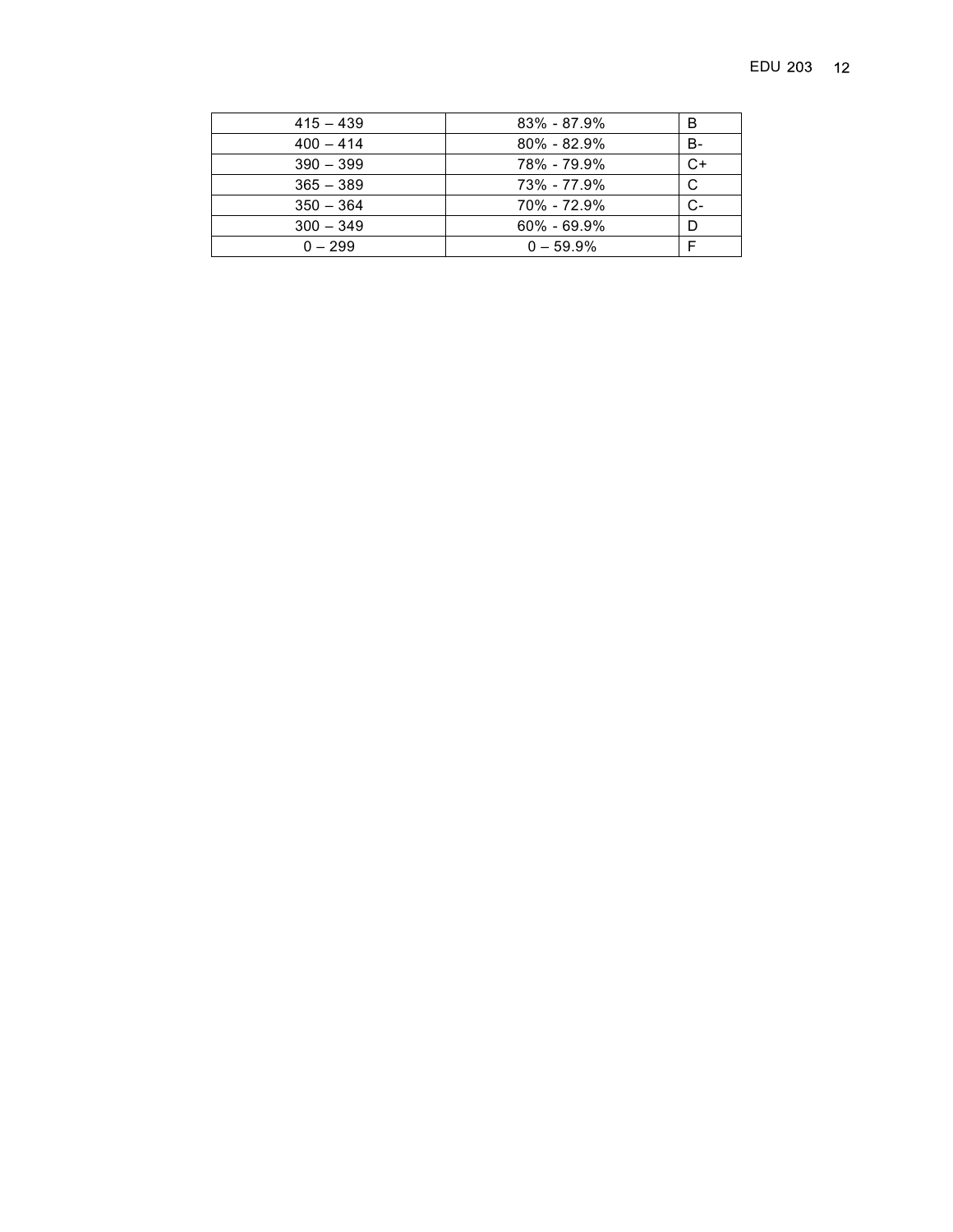### **XIX. CLASS SCHEDULE**

| Lesson/<br><b>Date</b>                                                                                                                         | <b>Lesson Topic</b>                                                                      | <b>Assigned Readings and Resources</b>                                                                                     | <b>Assignment Due</b>                                                             |  |  |
|------------------------------------------------------------------------------------------------------------------------------------------------|------------------------------------------------------------------------------------------|----------------------------------------------------------------------------------------------------------------------------|-----------------------------------------------------------------------------------|--|--|
|                                                                                                                                                | Laws and Processes in Special Education                                                  |                                                                                                                            |                                                                                   |  |  |
| $\mathbf 1$<br>Aug. 30                                                                                                                         | Course Introduction                                                                      |                                                                                                                            |                                                                                   |  |  |
| $\overline{2}$<br>Sept. 1                                                                                                                      | Special Education in Context: People,<br>Concepts, and Perspectives                      | Read Chapter 1                                                                                                             | Quiz Ch.1 Due                                                                     |  |  |
| 3<br>Sept. 6                                                                                                                                   | Co-Teaching                                                                              | Read: Observing Co-Teaching: What<br>to Ask For, Look For, and Listen<br>Murawski, W. W.& Lochner, W.W.<br>(See WebCampus) |                                                                                   |  |  |
| 4<br>Sept. 8                                                                                                                                   | Policies, Practices and Programs                                                         | Read Chapter 2<br>Read and print IRIS Comparison of<br>IDEA, 504, ADA and NCLB                                             | Quiz Ch. 2 Due                                                                    |  |  |
| 5<br>Sept. 13                                                                                                                                  | The IEP                                                                                  |                                                                                                                            |                                                                                   |  |  |
| 6<br>Sept. 15                                                                                                                                  | Cultural and Linguistic Diversity and<br>Exceptionality                                  | Read Chapter 3                                                                                                             | Quiz Ch. 3 Due                                                                    |  |  |
| $\overline{7}$<br>Sept. 20                                                                                                                     | Parents, Families, and Exceptionality                                                    | Read Chapter 4<br>IRIS Module Collaborating w/Families<br>(See WebCampus)                                                  | Quiz Ch.4 Due<br><b>IRIS Module Collaborating</b><br>w/Families (See<br>WebCampus |  |  |
| 8<br>Sept. 22                                                                                                                                  | Assistive Technology                                                                     | Read Ch. 5                                                                                                                 | Quiz Ch. 5 Due                                                                    |  |  |
| 9<br>Sept. 27                                                                                                                                  | Exam #1 Chapters 1, 2, 3, 4, 5                                                           |                                                                                                                            |                                                                                   |  |  |
| 10<br>Sept. 29                                                                                                                                 | Library Orientation - Meet in the<br>Teacher Development and Resources<br>Library (TDRL) |                                                                                                                            |                                                                                   |  |  |
| Characteristics of Students with Different Types of Disabilities and Examples of Evidence-Based Interventions to<br><b>Support Their Needs</b> |                                                                                          |                                                                                                                            |                                                                                   |  |  |
| (Disability Facts Handouts Due on Date of Lecture Matching Associated Disability Category)                                                     |                                                                                          |                                                                                                                            |                                                                                   |  |  |
| 11<br>Oct. 4                                                                                                                                   | Individuals with Intellectual Disabilities                                               | Read Chapter 6                                                                                                             | Quiz Ch. 6 Due                                                                    |  |  |
| 12 <sup>°</sup><br>Oct. 6                                                                                                                      | In class activity: Sean's Story                                                          |                                                                                                                            | <b>DVD Response</b>                                                               |  |  |
| 13<br>Oct. 11                                                                                                                                  | Individuals with Learning Disabilities                                                   | Read Chapter 7                                                                                                             | Quiz Ch. 7 Due                                                                    |  |  |
| 14<br>Oct. 13                                                                                                                                  | In class activity: FAT City                                                              |                                                                                                                            | Print FAT City Notes<br><b>DVD Response</b>                                       |  |  |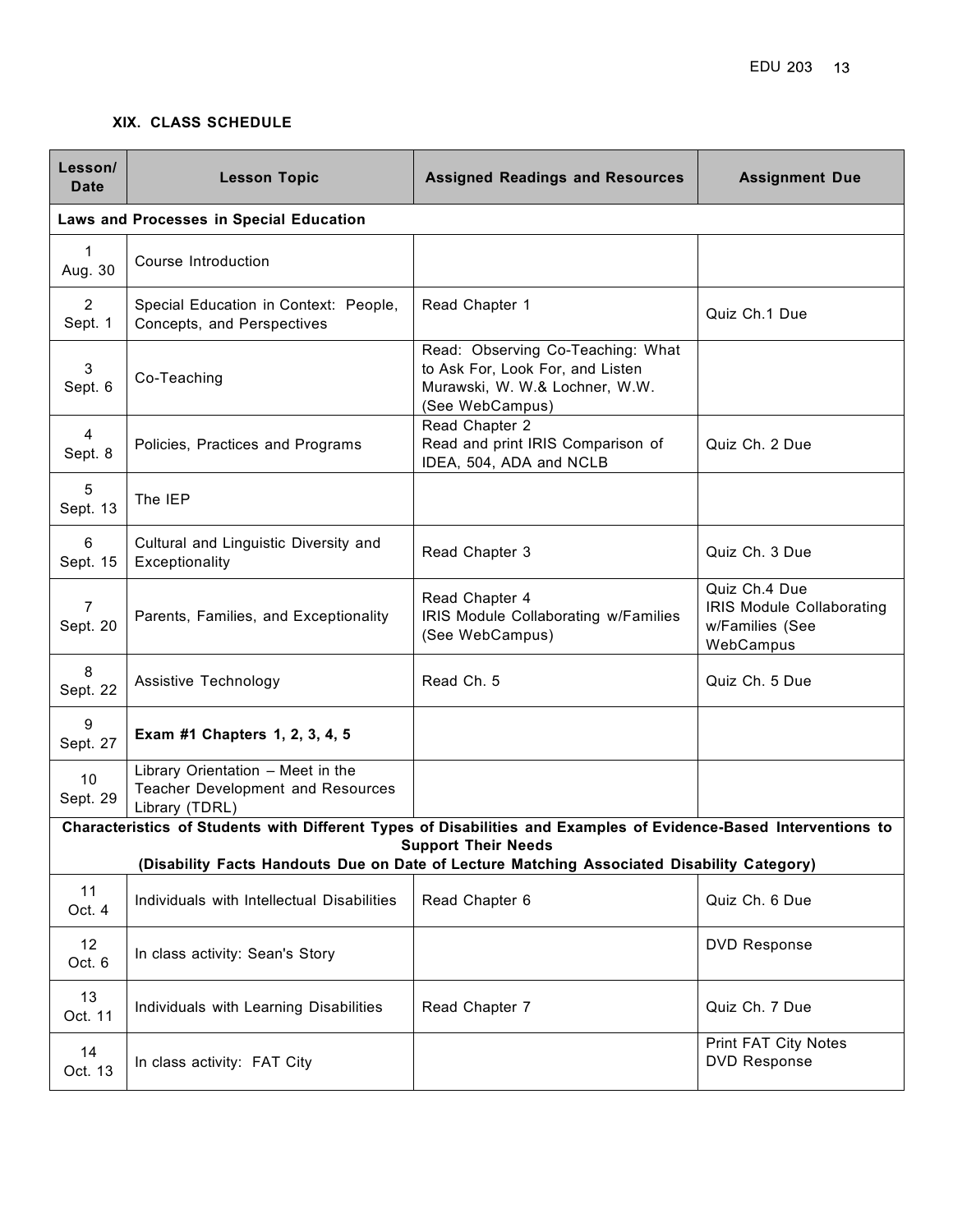| 15<br>Oct. 18 | Observations                                                                                                                                                 | <b>IRIS Module Classroom Assessment</b><br>Part I- An Introduction to Monitoring<br>Academic Achievement in the<br>Classroom (See WebCampus) | IRIS Module Classroom<br>Assessment<br>Part I- An Introduction to<br>Monitoring Academic<br>Achievement in the<br>Classroom (See<br>WebCampus) |
|---------------|--------------------------------------------------------------------------------------------------------------------------------------------------------------|----------------------------------------------------------------------------------------------------------------------------------------------|------------------------------------------------------------------------------------------------------------------------------------------------|
| 16<br>Oct. 20 | Individual with Emotional or Behavioral<br><b>Disorders</b>                                                                                                  | Read Chapter 9                                                                                                                               | Quiz Ch. 9 Due                                                                                                                                 |
| 17<br>Oct. 25 | Individuals with Attention Deficit<br><b>Hyperactivity Disorder</b>                                                                                          | Read Ch. 8                                                                                                                                   | Quiz Ch. 8 Due                                                                                                                                 |
| 18<br>Oct. 27 | In class activity: Strategies for ADHD                                                                                                                       |                                                                                                                                              | <b>Print ADHD Strategies</b><br><b>DVD Response</b>                                                                                            |
| 19<br>Nov. 1  | Individuals with Autism Spectrum<br><b>Disorders</b>                                                                                                         | Read Ch 10                                                                                                                                   | Quiz Ch. 10 Due                                                                                                                                |
| 20<br>Nov. 3  | In class activity on Autism                                                                                                                                  |                                                                                                                                              |                                                                                                                                                |
| 21<br>Nov. 8  | Differentiation and Lesson Designing<br>Review                                                                                                               |                                                                                                                                              | <b>Print Differentiation</b><br>Handout (See<br>WebCampus)                                                                                     |
| 22<br>Nov. 10 | Exam #2 Ch. 6, 7, 8, 9, &10                                                                                                                                  |                                                                                                                                              |                                                                                                                                                |
| 23<br>Nov. 15 | Individuals with Speech and Language<br>Impairments                                                                                                          | Read Ch. 11                                                                                                                                  | Quiz Ch. 11 Due                                                                                                                                |
| 24<br>Nov 17  | Individuals with Hearing Impairments                                                                                                                         | Read Ch. 12                                                                                                                                  | Quiz Ch. 12 Due<br><b>Observation / Interview</b><br><b>Due</b>                                                                                |
| 25<br>Nov. 22 | In class activity: Sound & Fury                                                                                                                              |                                                                                                                                              |                                                                                                                                                |
| 26<br>Nov. 24 | $\leftarrow$ NO CLASS: THANKSGIVING $\rightarrow$                                                                                                            |                                                                                                                                              |                                                                                                                                                |
| 27<br>Nov. 29 | Individuals with Visual Impairments                                                                                                                          | Read Ch. 13                                                                                                                                  | Quiz Ch. 12 Due                                                                                                                                |
| 28<br>Dec. 1  | Individuals with Physical Disabilities,<br>Health Disabilities and Related Low-<br><b>Incidence Disabilities</b><br>In class activity: Physical Disabilities | Read Ch. 14                                                                                                                                  | Quiz Ch. 14 Due                                                                                                                                |
| 29<br>Dec. 6  | In class activity: Physical Disabilities                                                                                                                     |                                                                                                                                              | Assessment &<br><b>Differentiated</b><br><b>Assignment Due</b>                                                                                 |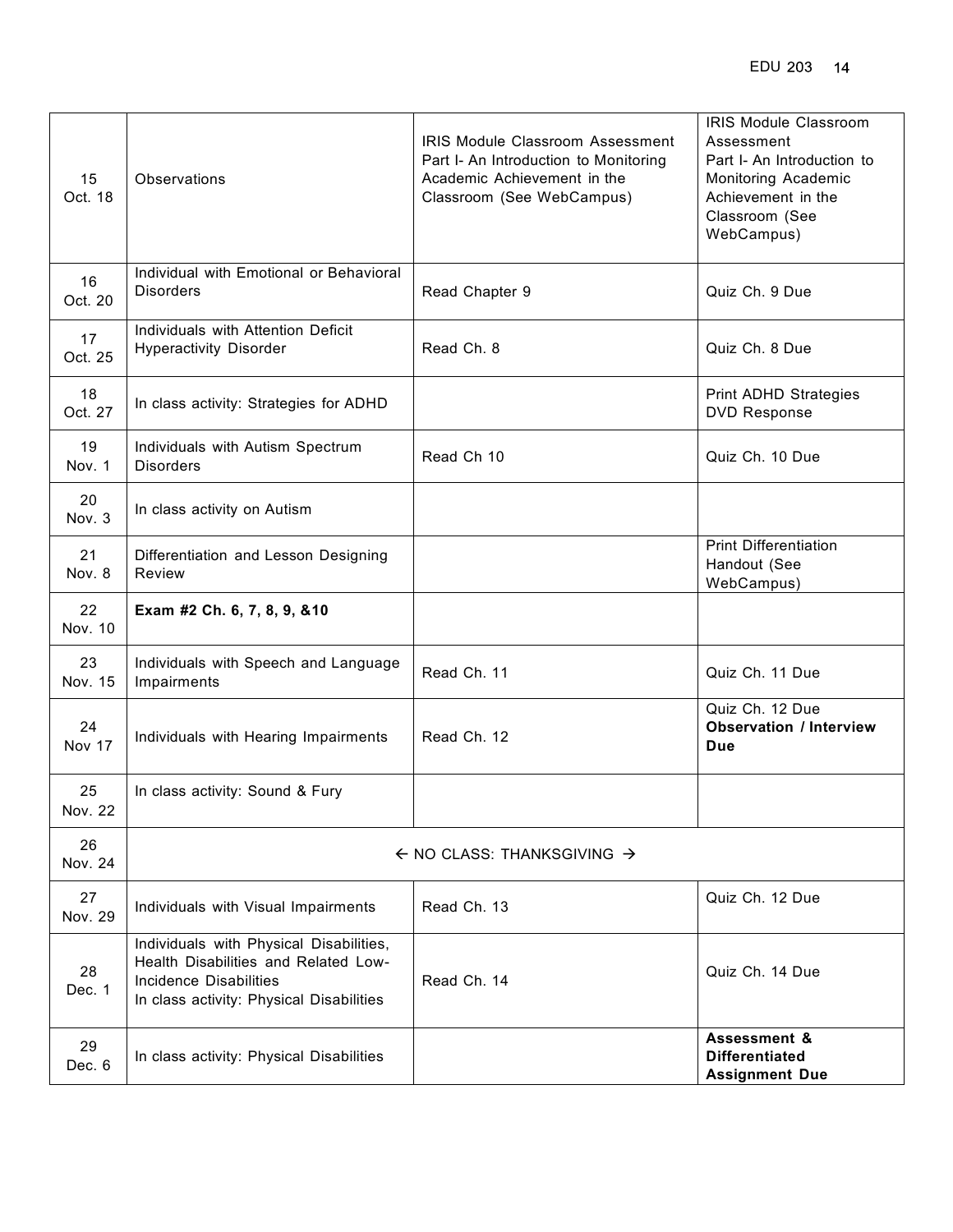| 30<br>Dec. 8  | Individuals Who are Gifted and<br>Talented | Read Ch. 15 | Quiz Ch. 15 Due |
|---------------|--------------------------------------------|-------------|-----------------|
| 31<br>Dec. 13 | Exam #3 Ch. 11,12,13 & 14                  |             |                 |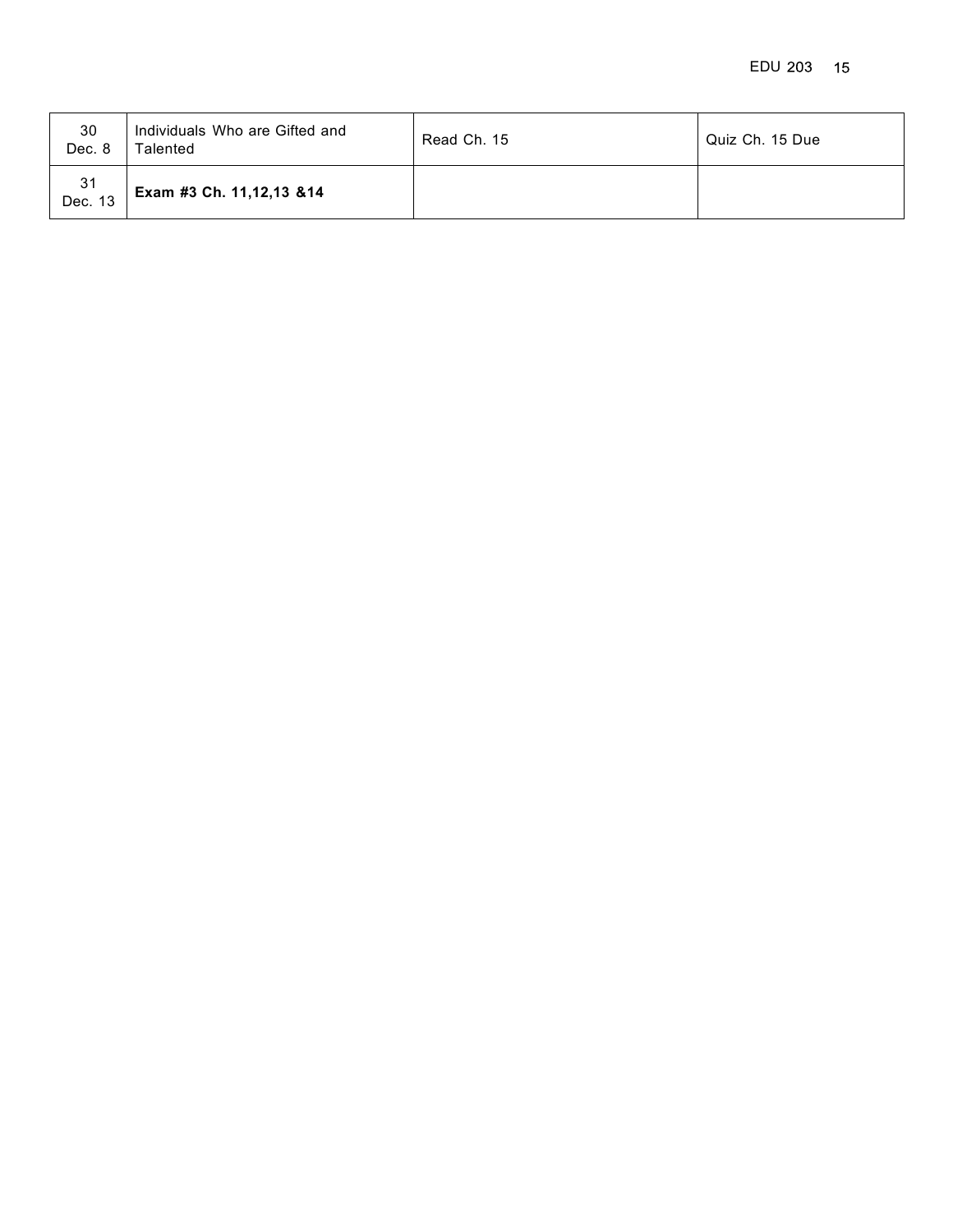## **Disability Facts Sheet Rubric**

|                                                                                                                                                              | Target                                                                                                                                                                                                                                              | Acceptable                                                                                                                                                                                                                                                   | Unacceptable                                                                                                                                                                                                                          |
|--------------------------------------------------------------------------------------------------------------------------------------------------------------|-----------------------------------------------------------------------------------------------------------------------------------------------------------------------------------------------------------------------------------------------------|--------------------------------------------------------------------------------------------------------------------------------------------------------------------------------------------------------------------------------------------------------------|---------------------------------------------------------------------------------------------------------------------------------------------------------------------------------------------------------------------------------------|
| Identification of<br><b>Specific</b><br><b>Characteristics of</b><br><b>Students with</b><br><b>Disabilities</b><br>$(25$ points)                            | -Included the IDEA<br>definition of students<br>with identified<br>disability.<br>-Discussed academic<br>and social-emotional<br>characteristics of<br>disability.<br>-Used research to<br>support identified<br>characteristics.                   | -Included a definition of<br>students with disability,<br>but did not include<br>IDEA definition.<br>-Discussed<br>characteristics of<br>disability, but<br>discussion not<br>thorough.<br>-Used research to<br>support identified<br>disabilities.          | -Did not include a clear<br>definition of students<br>with identified<br>disability.<br>-Characteristics of<br>disability were not<br>discussed or were not<br>clear.<br>-Characteristics<br>described were not<br>based on research. |
| Description of<br><b>Academic and Social-</b><br><b>Emotional Needs of</b><br><b>Students with</b><br><b>Disabilities</b><br>$(25$ points)                   | -Described both<br>academic and social-<br>emotional needs of<br>students with<br>disabilities.<br>-Discussed evaluation<br>techniques for different<br>types of disabilities.<br>-Described resources<br>to support students<br>with disabilities. | -Included a description<br>of either academic or<br>social-emotional<br>needs, but did not<br>include both.<br>-Discussed<br>assessment<br>techniques, but<br>discussion was not<br>thorough.<br>-Included some<br>resources, but were<br>not thorough.      | -Did not include a<br>thorough description of<br>academic or social-<br>emotional needs.<br>-Did not include<br>assessment<br>techniques.<br>-Did not include<br>resources that can be<br>used by students or<br>families.            |
| <b>Evidence-Based</b><br><b>Academic and Social</b><br><b>Emotional</b><br>Interventions to<br><b>Support Students</b><br>with Disabilities<br>$(25$ points) | -Identified specific<br>evidence-based<br>interventions for<br>academic and social-<br>emotional needs.<br>-Paired appropriate<br>evidence-based<br>interventions with the<br>needs of students.                                                    | -Discussed some<br>practices, but did not<br>describe specific<br>practices that could be<br>used.<br>-Made some<br>connections between<br>practices and needs,<br>but they were not clear.                                                                  | -Practices discussed<br>were not evidence-<br>based.<br>-Connections were not<br>clear or suggested<br>practices did not<br>connect with the needs<br>of students with<br>disabilities.                                               |
| Writing, Mechanics,<br>and Professionalism<br>of Handout<br>$(25$ points)                                                                                    | -APA citations used in-<br>text and as references<br>-Disability facts sheet<br>contains grammatically<br>sound writing and<br>mechanics.<br>-Handout was creative<br>and professional.<br>-Disseminated handout<br>to other students in<br>class.  | -APA citations used in-<br>text and as references<br>-Disability facts sheet<br>was mostly<br>grammatically sound,<br>but major errors were<br>noted.<br>-Handout was clear,<br>but not creative.<br>-Disseminated handout<br>to other students in<br>class. | -APA not followed<br>-Disability facts sheet<br>contained many<br>grammatical errors that<br>made it difficult to<br>understand.<br>-Handout was difficult<br>to follow.<br>-Did not disseminate<br>handout to other<br>students.     |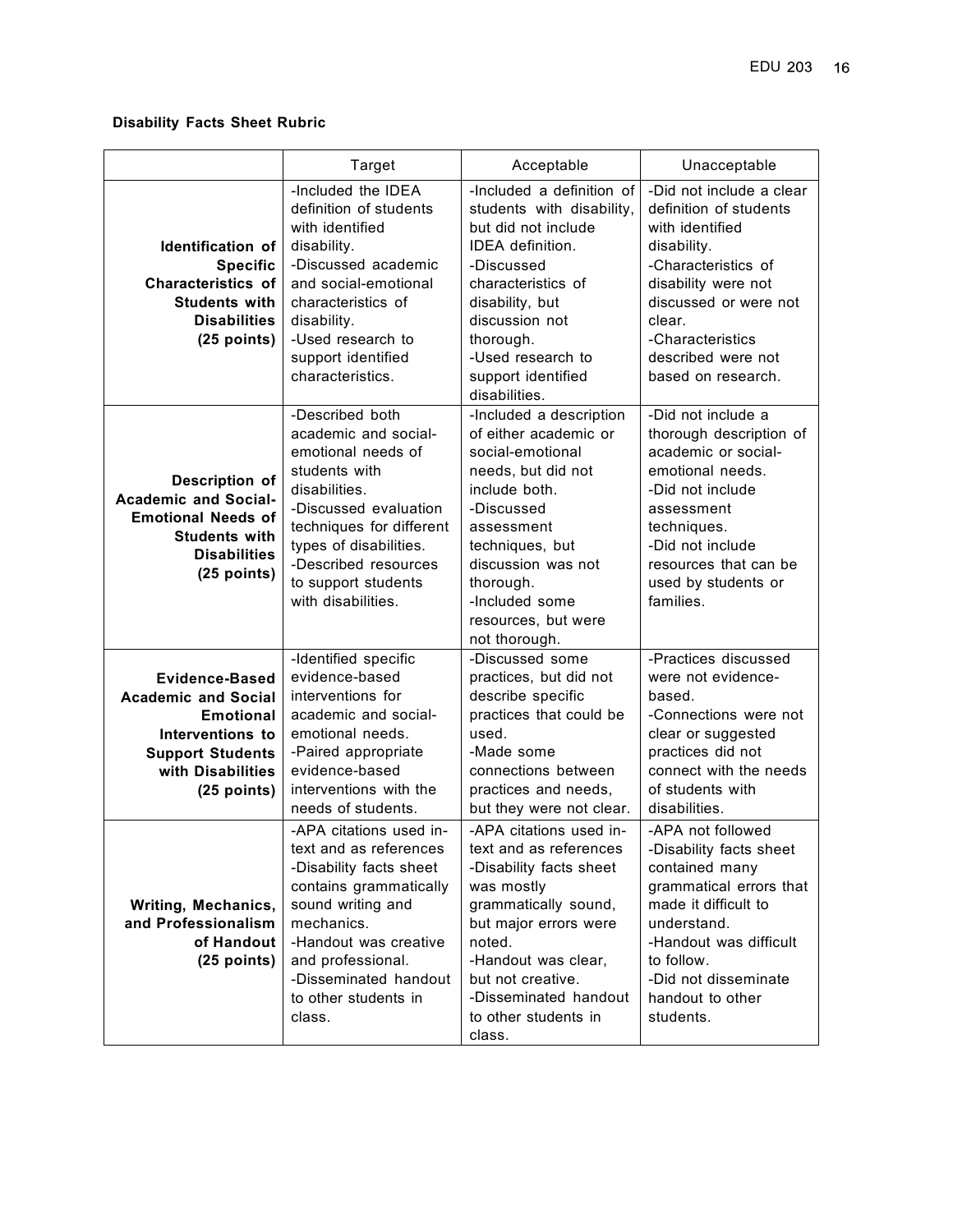| <b>Proficiency Levels</b>                          | <b>Content</b>                                                                                                                                                                                                                                                                                                                                      | <b>Format/Mechanics of</b><br>Paper                                                                                                                                               |
|----------------------------------------------------|-----------------------------------------------------------------------------------------------------------------------------------------------------------------------------------------------------------------------------------------------------------------------------------------------------------------------------------------------------|-----------------------------------------------------------------------------------------------------------------------------------------------------------------------------------|
| Target: Exemplary<br>90-100 points                 | Evidence of 10 hours<br>completed<br>Detailed observation notes<br>recorded and turned in.<br>Written summary of<br>observation exceeds<br>expectation in quality and<br>quantity<br>Reflection exceeds<br>expectations in quality and<br>quantity<br>Interview questions are<br>answered thoroughly                                                | consistent organization<br>flows smoothly, easy to<br>follow<br>free of major<br>typographical errors (<3)<br>free of multiple spelling<br>errors $($                             |
| Acceptable<br>70-89 points                         | Evidence of assigned hours<br>completed<br>Observation notes recorded<br>and turned in.<br>Written summary of<br>observation meets<br>expectation in quality and<br>quantity.<br><b>Reflection meets</b><br>expectations in quality and<br>quantity<br>Interview questions are<br>answered completely                                               | inconsistent organization<br>paper is difficult to follow<br>paper has 3-4<br>typographical or spelling<br>errors                                                                 |
| Unacceptable<br>69 points or below<br><b>TOTAL</b> | No or minimal evidence of<br>assigned hours<br>observation notes not<br>recorded or incomplete;<br>and/or turned in<br>Written summary of<br>observation minimal in<br>quality and quantity.<br>Reflection fails to meet<br>expectations in quality and<br>quantity<br>Interview questions are not<br>all answered or brief answers<br>are recorded | no logical sequence and<br>order; very difficult to read<br>and follow<br>poor grammar, spelling,<br>mechanics, multiple<br>typographical errors (>4)<br>synopsis is hand-written |

# **Evaluation Rubric for Observation/Interview Project**

Comments: